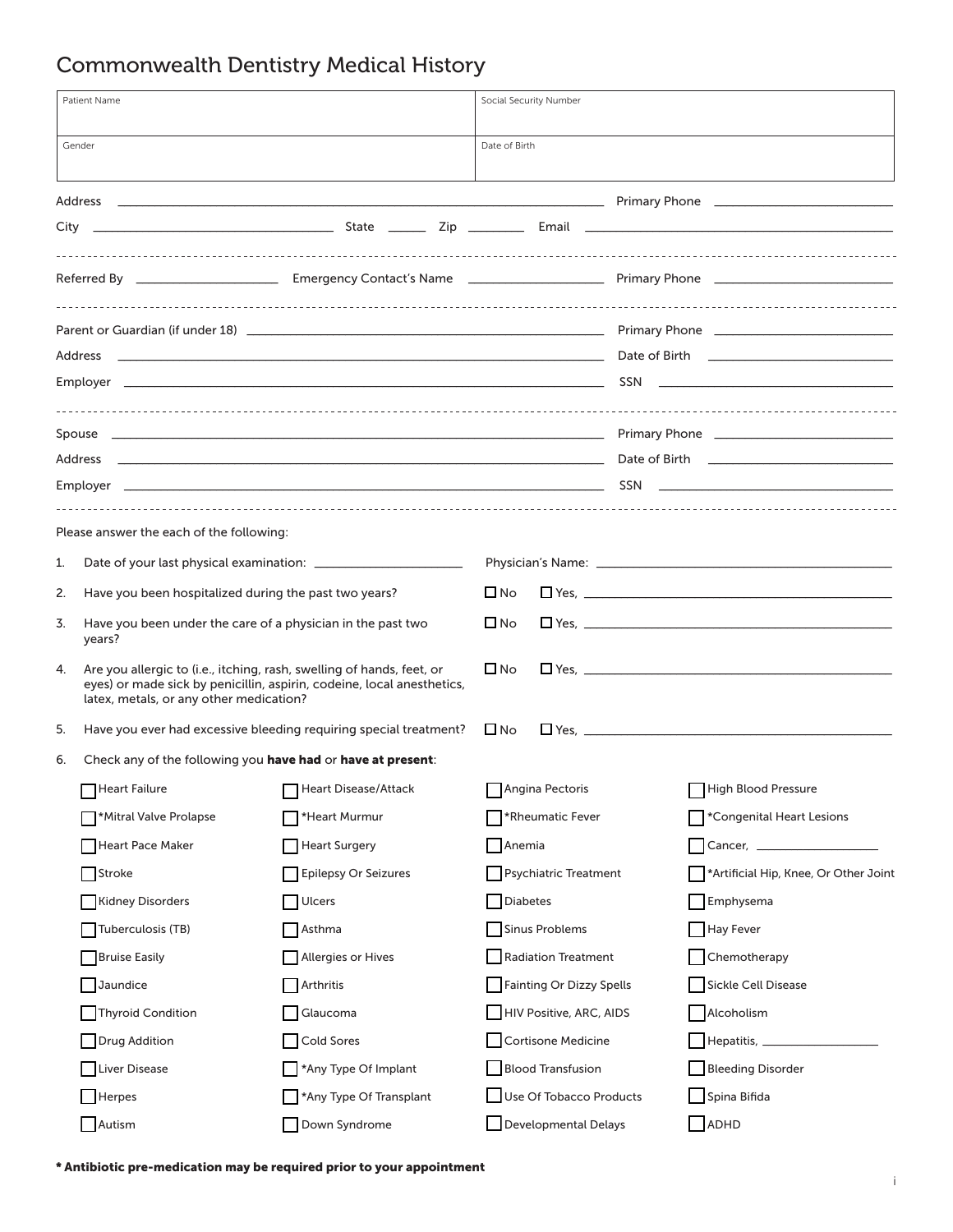7. Please list all medications that you are currently taking (including over the counter medications, vitamins, or herbal remedies \_

| 8.                                              | Women: Are you pregnant? $\Box$ No $\Box$ Yes Are you nursing? $\Box$ No $\Box$ Yes Are you taking birth control pills?                                                                                                              |                                      |  | $\Box$ No $\Box$ Yes                                                                                                                                                                                                               |  |  |
|-------------------------------------------------|--------------------------------------------------------------------------------------------------------------------------------------------------------------------------------------------------------------------------------------|--------------------------------------|--|------------------------------------------------------------------------------------------------------------------------------------------------------------------------------------------------------------------------------------|--|--|
| 9.                                              |                                                                                                                                                                                                                                      |                                      |  |                                                                                                                                                                                                                                    |  |  |
|                                                 | 10. Have you had any contact with anyone who has been out of the country in the last six (6) months? $\Box$ No $\Box$ Yes                                                                                                            |                                      |  |                                                                                                                                                                                                                                    |  |  |
|                                                 |                                                                                                                                                                                                                                      |                                      |  |                                                                                                                                                                                                                                    |  |  |
| $\Box$ No $\Box$ Yes<br><b>Dental Insurance</b> |                                                                                                                                                                                                                                      |                                      |  |                                                                                                                                                                                                                                    |  |  |
|                                                 |                                                                                                                                                                                                                                      |                                      |  | Phone <b>Phone Contract Contract Contract Contract Contract Contract Contract Contract Contract Contract Contract Contract Contract Contract Contract Contract Contract Contract Contract Contract Contract Contract Contract </b> |  |  |
|                                                 | Subscriber's Name                                                                                                                                                                                                                    | $SSN \quad \underline{\hspace{2cm}}$ |  | Date of Birth <b>Exercise 1996</b>                                                                                                                                                                                                 |  |  |
|                                                 |                                                                                                                                                                                                                                      |                                      |  | Phone <b>Phone Contract Contract Contract Contract Contract Contract Contract Contract Contract Contract Contract Contract Contract Contract Contract Contract Contract Contract Contract Contract Contract Contract Contract </b> |  |  |
|                                                 | Subscriber's Name <b>contract the contract of the contract of the contract of the contract of the contract of the contract of the contract of the contract of the contract of the contract of the contract of the contract of th</b> | $SSN \quad \underline{\hspace{2cm}}$ |  | Date of Birth <b>Exercise 2018</b>                                                                                                                                                                                                 |  |  |
|                                                 |                                                                                                                                                                                                                                      |                                      |  |                                                                                                                                                                                                                                    |  |  |

\_\_\_\_\_\_\_\_\_\_\_\_\_\_\_\_\_\_\_\_\_\_\_\_\_\_\_\_\_\_\_\_\_\_\_\_\_\_\_\_\_\_\_\_\_\_\_\_\_\_\_\_\_\_\_\_\_\_\_\_\_\_\_\_\_\_\_\_\_\_\_\_\_\_\_\_\_\_\_\_\_\_\_\_\_\_\_\_\_\_\_\_\_\_\_\_\_\_\_\_\_\_\_\_\_\_\_\_\_\_\_\_\_\_\_\_\_\_\_\_\_\_\_\_\_\_\_\_\_\_\_

## BELTRAMI, DIXON, WOODARD, AND ASSOCIATES FAMILY FINANCIAL POLICY REQUIRES PAYMENT AT TIME SERVICES ARE RENDERED.

I UNDERSTAND THAT I AM RESPONSIBLE FOR ALL FEES REGARDLESS OF INSURANCE COVERAGE. Should my treatment be extensive, I may request additional information regarding financial plans. In the event that any balance on my account must be placed for collection, I agree to pay the collection agency fees up to 32%, reasonable attorney's fees, and all court costs. I understand that all amounts over 30 days after treatment are subject to finance charge of 1.5% per month (18% annual rate) I am aware that should I fail to keep an appointment without giving 24 hour notice, I will be charged a broken appointment fee.

\_\_\_\_\_\_\_\_\_\_\_\_\_\_\_\_\_\_\_\_\_\_\_\_\_\_\_\_\_\_\_\_\_\_\_\_\_\_\_\_\_\_\_\_\_\_\_\_\_\_\_\_\_\_\_\_\_\_\_\_\_\_\_\_\_\_\_\_\_\_\_\_\_\_\_\_\_\_\_\_\_\_\_\_\_\_\_\_\_\_\_\_\_\_\_\_\_\_\_\_\_\_\_\_\_\_\_\_\_\_\_\_\_\_\_\_\_\_\_\_\_\_\_\_\_\_\_\_\_\_\_\_\_\_\_\_

Patient (Or Guardian's) Signature Today's Date Today's Date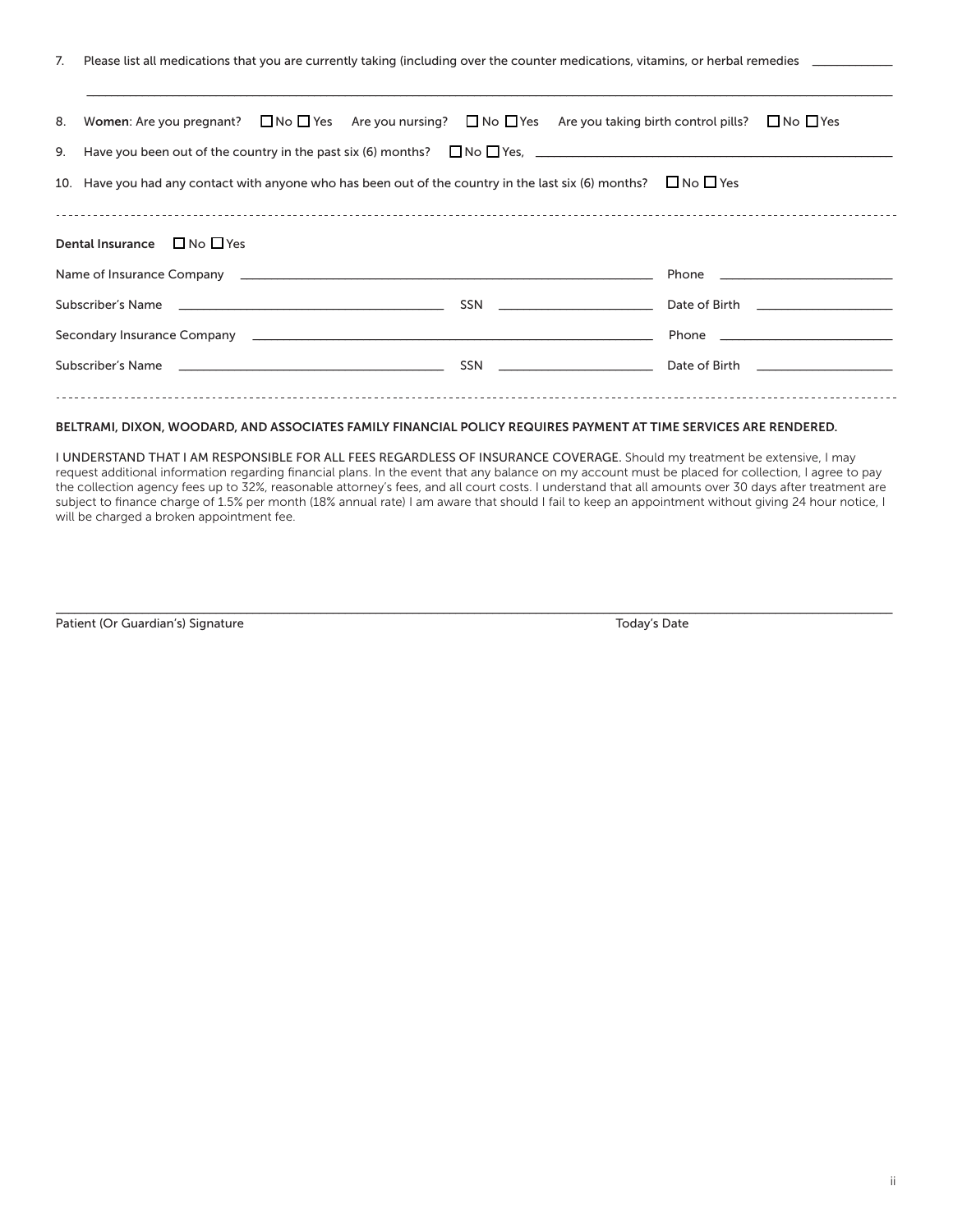

Mark Beltrami, DDS Phyllis Greer, DDS Luiza Kreuzer, DDS Bryan Dixon, DDS Amanda Hoover, DDS Clint Meadows, DDS McKenzie Woodard, DDS Afia Rasul, DDS

Welcome to our practice! We would like to thank you for choosing us to meet all your dental needs. We have a friendly staff who are here to help you in any way we can. We do many facets of dentistry up to and including Bonding, Veneers, Fillings, Crowns, Bridges, Dentures, Partials, and Whitening. We also offer conscious sedation for those patients who are anxious and we offer LASER dentistry. Below is a list of our office policies. Please read and sign at the bottom. If you have any questions or do not understand please do not hesitate to ask.

WE WILL file insurance claims for most any insurance, We also estimate what the patient's co-payment will be which is due at the time of your dental visit. We do call and get an estimate of benefits from each insurance company, however, it is up to the patient to pay whatever the insurance does not cover.

There is a broken appointment fee of \$20.00 per 15 minutes for any appointment that is not canceled within 24 hours. We do understand when an emergency arises.

We take cash, checks, MasterCard, VISA, Discover, American Express, and Care Credit. We also offer several different financial plans.

 $\_$  ,  $\_$  ,  $\_$  ,  $\_$  ,  $\_$  ,  $\_$  ,  $\_$  ,  $\_$  ,  $\_$  ,  $\_$  ,  $\_$  ,  $\_$  ,  $\_$  ,  $\_$  ,  $\_$  ,  $\_$  ,  $\_$  ,  $\_$  ,  $\_$  ,  $\_$  ,  $\_$  ,  $\_$  ,  $\_$  ,  $\_$  ,  $\_$  ,  $\_$  ,  $\_$  ,  $\_$  ,  $\_$  ,  $\_$  ,  $\_$  ,  $\_$  ,  $\_$  ,  $\_$  ,  $\_$  ,  $\_$  ,  $\_$  ,

How would you like to be notified for appointments?

| Email |  |  |
|-------|--|--|
| Phone |  |  |

Thank you again for choosing Commonwealth Dentistry to meet all your dental needs.

Initial \_\_\_\_\_\_\_\_\_\_\_\_\_

Initial \_\_\_\_\_\_\_\_\_\_\_\_\_

Initial \_\_\_\_\_\_\_\_\_\_\_\_\_